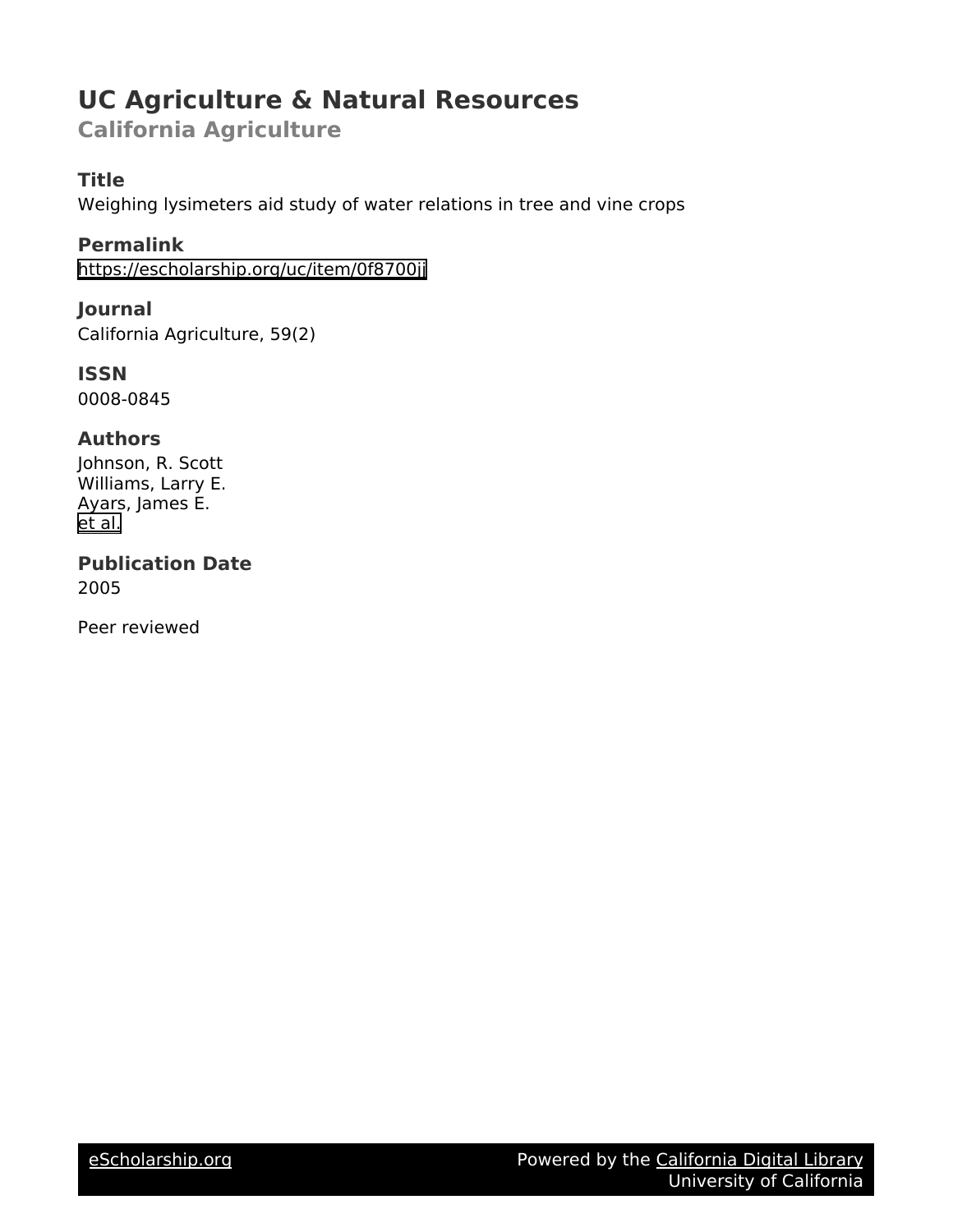**REVIEW ARTICLE** ▼

# **Weighing lysimeters aid study of water relations in tree and vine crops**

R. Scott Johnson Larry E. Williams James E. Ayars Tom J. Trout ▼

*In 1986, two large weighing lysimeters, — one in a peach orchard and the other in a grape vineyard were constructed at the UC Kearney Research and Extension Center as a joint effort between UC and the U.S. Department of Agriculture's Water Management Laboratory. Hourly weight changes in the lysimeters have been used to measure the daily and seasonal water use of trees and vines for nearly 20 years. Peaches and grapes exhibit similar seasonal crop-coefficient patterns that start as low as 0.1 in March, increase linearly until early July and then remain constant between 1.1 and 1.2 for the remainder of the season (provided the plants remain disease-, pestand stress-free). The linear increase phase is proportional to the increase in canopy light-interception and leaf area. These relationships have facilitated modeling to predict crop evapotranspiration under various conditions. The peach lysimeter has also been useful for studying the effects of water stress on tree water use and for evaluating other methods of estimating water use.*

amount is essential for healthy plants<br>and order instruments for nearly 20<br>and optimum productivity. With insuffic years. They have been particularly useful and productivity. With insuffic years, then insuppoductive, and e Water is a critical resource in agri-<br>culture, and supplying the right<br>amount is essential for boalthy plants amount is essential for healthy plants and optimum productivity. With insufficient water, plants become stressed and unproductive, and eventually die. With an excess, they can suffer from diseases, nutritional disorders and waterlogged soils. The most accurate way to estimate water use by crops is with a weighing lysimeter, which measures water loss from the plants and surrounding soil.



**UC pomology specialist R. Scott Johnson,** *above***, adjusts the balance beam in one of two lysimeters constructed at the UC Kearney Research and Extension Center. These rare research tools are large and expensive to maintain, which is why so few of them exist around the world. For 20 years they have been the most precise method of understanding daily and seasonal water use in the San Joaquin Valley. Every hour soil evaporation and plant transpiration — crop "evapotranspiration" — is recorded. When a threshold value is exceeded, the trees or vines growing in the lysimeters are automatically irrigated.**

A weighing lysimeter is simply a large "flower pot" resting on a sensitive, underground scale. Short-term weight loss from the system is almost entirely due to water transpired through leaves or evaporated from the soil surface.

While this technique is generally considered one of the most reliable because it is simple and direct (Aboukhaled et al. 1981), weighing lysimeters are expensive to install and maintain, so relatively few have been constructed around the world, especially to study perennial trees and vines. At the UC Kearney Research and Extension Center (KREC), we have had two of these instruments for nearly 20 years. They have been particularly useful for determining patterns of tree and vine crop coefficients, studying water-stress effects on water use, and evaluating other techniques for estimating water use.

#### **Lysimeter and field design**

In 1986, two large weighing lysimeters were constructed at KREC as a

joint effort between UC and the U.S. Department of Agriculture's Water Management Laboratory. Each lysimeter consists of an underground chamber that houses a balance-beam weighing system constructed by Fred Lourence (Precision Lysimeters, Red Bluff, Calif.) upon which rests a rectangular box measuring 6.5 feet wide by 13 feet long by 6.5 feet deep (Phene et al. 1991; Williams et al. 2003b). In constructing the underground chamber, soil was removed in 6-inch increments so it could be replaced in the box at approximately the same depth as the surrounding soil.

In spring 1987, two peach trees were planted in one lysimeter and two grape vines were planted in the other, and in each case the surrounding 3 acres were planted to the same variety and spacing. The grape variety was 'Thompson Seedless' (clone 2A) with 7-feet-by-11.5 feet spacing. The peach variety was initially 'O'Henry' (late-July harvest) on 'Nemaguard' rootstock, with 6-feet-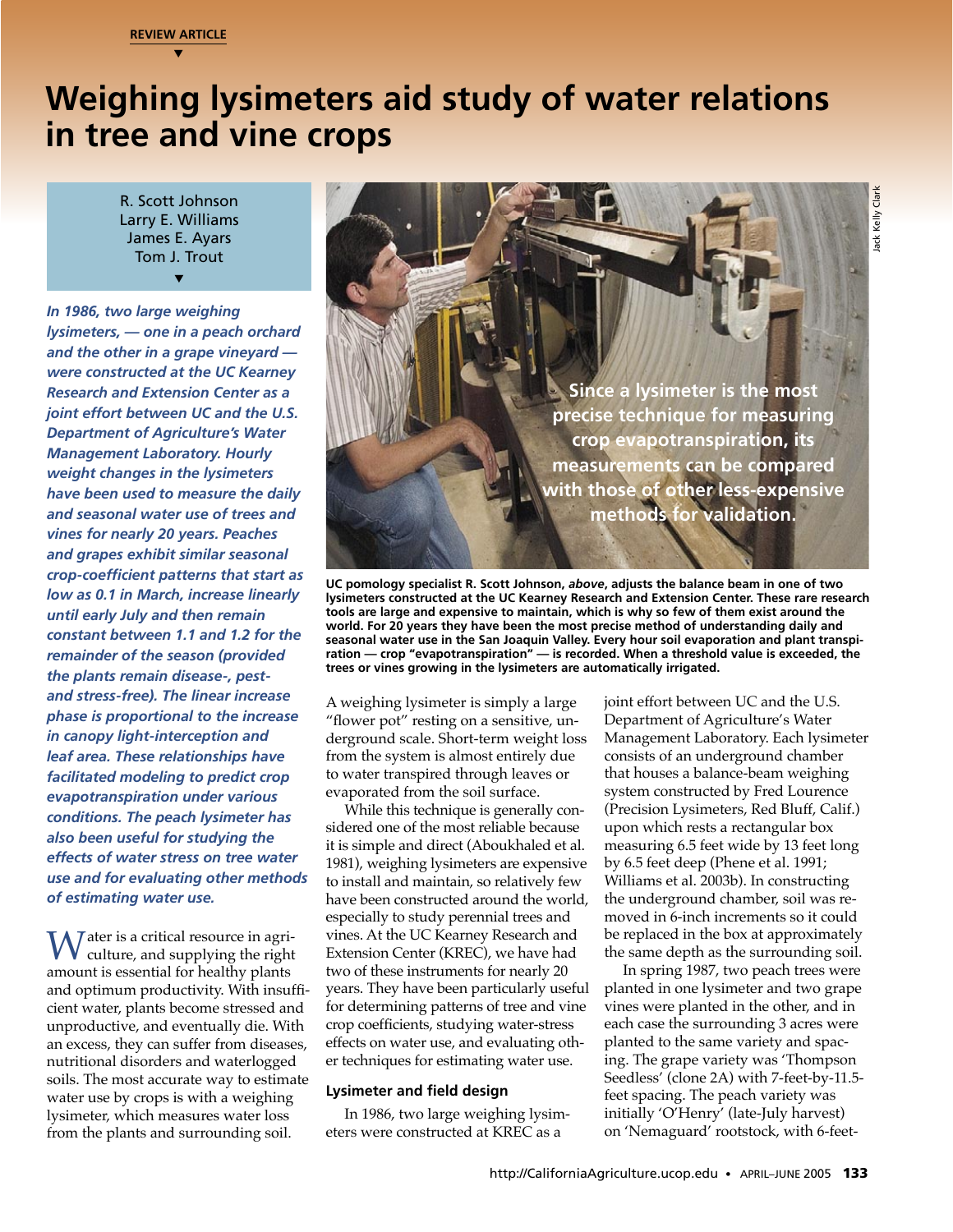

**Fig. 1. Hourly crop evapotranspiration (ET) on June 9, 1996, as mea**sured by the Kearney grape and peach lysimeters. Reference ET<sub>o</sub> **was obtained from a nearby CIMIS weather station.**

by-16-feet spacing. In 1997, the mature 'O'Henry' trees were removed from the lysimeter and surrounding orchard and replaced in 1999 with 'Crimson Lady' (late-May harvest) peaches, which were also on 'Nemaguard' rootstock at the same spacing.

Each lysimeter has two separate irrigation systems, one below and the other above the ground. The underground irrigation systems are 12 inches and 24 inches deep in the peach lysimeter, and 16 inches deep in the grape lysimeter. Each underground system has 1-gallon-per-hour (gal/hr) emitters every 12 inches on either side of the plants. The aboveground irrigation systems consist of a single in-row line on or above the soil surface. The grape lysimeter's system is suspended 16 inches aboveground and has 1 gal/ hr in-line drip emitters every 12 inches. The peach lysimeter's aboveground system had a 3.5-foot-diameter circle of ten 0.5 gal/hr drip emitters every 12 inches around each tree when planted with 'O'Henry', and a single 26 gal/hr emitter that fills a 4-foot diameter basin around each tree when planted with 'Crimson Lady'. Irrigation water is supplied by two 80-gallon polyethylene tanks suspended from and included in the total mass of the lysimeters.

In addition, the lysimeters can control the low-volume irrigation systems in the surrounding fields. The vineyard is irrigated by a single line of drip tubing suspended 16 inches above the soil with 1 gal/hr in-line emitters every 12 inches. Each tree in the peach orchard has a 6.7 gal/hr spray emitter with about a 10-foot radius.

The lysimeters have been in continuous operation since 1987. Every hour, the lysimeter boxes (including soil, plants and suspended irrigation tanks) are automatically weighed to determine water loss, which includes both soil evaporation and plant transpiration and is often referred to as "crop evapotranspiration," or  $ET_c$ . The values are recorded with a data logger (Campbell Scientific Instruments, 21 XL Micrologger, Logan, Utah) and the mass change is compared to a threshold value. When this value is exceeded, the trees or vines are automatically irrigated. Generally, low threshold values have been used so that multiple irrigations per day are called for in the summer. This maintains soil moisture content close to field capacity and minimizes any water stress effects. At midnight each day, the water tanks are automatically refilled to a preset level, and the new lysimeter mass is set as the baseline for the next day.

Hourly reference crop evapotranspiration  $(ET_0)$  values are calculated by a modified Penman equation using weather data collected from a nearby CIMIS (California Irrigation Management Information System) weather station. This equation was developed by scientists to estimate grass ET and is used as a standard around the world. Daily summed  $ET_c$  values are divided by daily summed  $ET<sub>o</sub>$  to provide a crop coefficient  $(K_c)$  for each day. Once a seasonal pattern of crop coefficients has been established, this information can be used to guide irrigation amounts. The crop coefficient multiplied by  $ET_0$  for a given time period gives an  $ET_c$  value for that same period of time. Then, after adjusting for



**Fig. 2. Seasonal pattern of crop coefficients for mature grapevines (1996) and peach trees (average from 2001 to 2003) as calculated from lysimeters. Each data point is a weekly average. Regression lines are for data collected from bud-break through early July (about day 180).**

irrigation efficiency, the amount of water to apply can be determined.

#### **Tree and vine crop coefficients**

During normal midsummer days in central California, with hot temperatures and cloudless skies, the lysimeters generate smooth daily ET<sub>c</sub> graphs with minimal noise (fig. 1). During periods of unsettled weather, the lysimeter output is more variable from one hour to the next, but has generally followed the same pattern as  $ET_{0}$ , resulting in consistent day-to-day cropcoefficient values.

The typical seasonal crop-coefficient pattern of mature plants for both peaches and grapes starts as low as 0.1 to 0.2 early in the spring and increases steadily until early July (fig. 2)(Ayars et al. 2003; Williams et al. 2003a). Grape is delayed somewhat compared to peach because it is more severely pruned and takes longer to develop its canopy. For the remainder of the season, the crop coefficients for both crops leveled off at values between 1.1 and 1.2. The seasonal pattern of young trees and vines has also been determined (Johnson et al. 2002; Williams et al. 2003b).

In addition, the lysimeters can<br>
control the low-volume rirgiation sys-<br>
care divided by adily summed ET, vb of trees and vines and convertions<br>
the now-volume irrigation systems in the surrounding fields. The<br>
terms in t The Kearney lysimeter research has elucidated factors affecting the water use of trees and vines, allowing for the better estimation of crop coefficients under conditions different from those in the lysimeter fields. One factor that has clearly been demonstrated is between canopy light interception and tree water use (Johnson et al. 2000), or leaf area and vine water use (Williams et al. 2003a). This relationship holds true for both young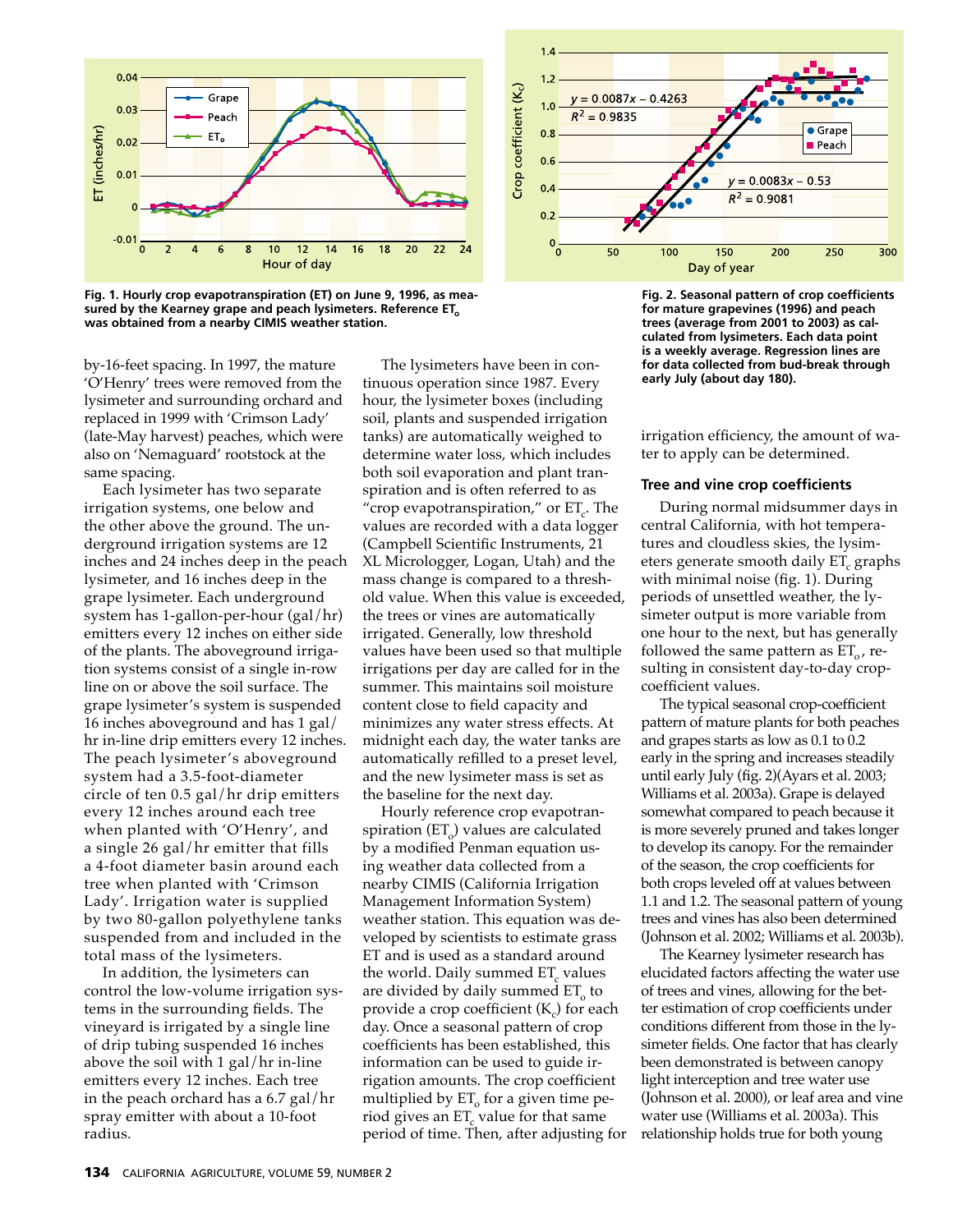





*Left and center***, construction of the two large weighing lysimeters at KREC began in 1986. Each lysimeter consists of an underground chamber that houses a balancebeam weighing system with a rectangular "flower pot" measuring 6.5 feet wide by 13 feet long by 6.5 feet deep.** *Right***, researchers enter the completed lysimeter.**

and mature trees and vines. The steadily increasing crop coefficients throughout the spring (fig. 2) are primarily due to the tree or vine's expanding canopy and its increasing interception of light.

The Kearney peach lysimeter yielded a crop-coefficient pattern (Ayars et al. 2003) distinctly different from previously published values for deciduous fruit crops (Snyder et al. 1989). The published values, which were derived primarily from almond trees, start at about 0.5 in the spring and increase to peak values of less than 1.0. Thus, the lysimeter-derived peach crop-coefficient pattern starts much lower initially in the spring, but by midsummer reaches a higher plateau.

These differences can be attributed to differences in the canopy development of peach and almond trees. Almonds are minimally pruned and quickly develop a spur canopy (many short shoots), which has high light-interception in the spring. In contrast, peach trees are more heavily pruned and require extensive shoot growth before they develop a full canopy. These differences indicate that separate crop-coefficient values may be needed for different deciduous fruit-tree species and grapevines, depending on pruning and canopy development parameters.

The maximum midsummer cropcoefficient values of 1.1 to 1.2 are greater than those reported in the past for trees and vines. However, these values are not out of line with recent reports on a wide range of crop plants including beans, corn, cotton, sugar cane and pistachios (Allen et al. 1998). In addition, while other researchers have reported

that crop coefficients decrease toward the end of the growing season (Williams et al. 2003a), these decreases were due to insect pest defoliation (Daane and Williams 2003) or irrigation cutoff (Ayars et al. 2003). Such late-season declines in crop coefficients were not observed in either lysimeter as long as the plants were kept healthy, free of pests and well watered. Therefore, even though there may be horticultural or pest management reasons for cutting back irrigation water at the end of the season, there does not appear to be a physiological basis for it. The Kearney lysimeter research has clearly demonstrated that as long as they are kept healthy, peach trees and grapevines are capable of using significant amounts of water throughout the growing season.

compy development parameters. Full ET<sub>c</sub>) management strategies that of midday stem water-potential. As in<br>The maximum indsummer crop-<br>coefficient values of 1.1 to 1.2 are greater and long-term productivity. To aid clime i However, it is important to emphasize that the lysimeters measure water use under conditions of high soil-water availability, which are not necessarily the best conditions for optimum production, tree health and fruit quality. A study in the grape lysimeter vineyard showed that yields were maximized when moderate water stress was imposed by limiting water applications throughout the season to between 60% and 80% of lysimeter water use (full  $ET_c$ )(Williams 2000). Likewise, there are many fruittree studies showing the benefits of imposing moderate water stress at different periods of the growing season. Ongoing research is needed to develop deficit-irrigation (less than full  $ET<sub>c</sub>$ ) management strategies that optimize fruit quality, plant health and long-term productivity. To aid in irrigation management, a model to predict peach-tree water use has been developed using lysimeters to quantify the relationships among light interception, soil evaporation, tree dimensions and tree water use (Johnson et al. 2002, 2004).

#### **Water stress and water use**

The lysimeters have also been useful for evaluating how water stress affects various parameters, particularly water use. In 1996, the peach lysimeter was subjected to a 3-week drying cycle and during that time frequent measurements were made of soil water content, predawn leaf water-potential and midday stem water-potential (Mata et al. 1999). Water potential is measured with a pressure chamber and basically indicates the tension of water in the leaf. All three parameters showed strong correlations with tree water use.

For soil water content, tree water use started to decline when the available water content decreased by 20% in the top 33 inches of soil, and then declined steadily as the water content continued to decrease. For predawn leaf water-potential and midday stem water-potential there was a continual decline in water use across all values, suggesting that either measurement could be useful in determining how well irrigation is supplying full crop ET<sub>c</sub> and in assessing tree water stress. Similar relationships have also been found for grapevines (Williams and Araujo 2002).

A second study of more moderate water stress was conducted in the peach lysimeter in 2002. Three short-term drying cycles of about 1 week were imposed during 3-week periods in early June and again in late July. During each cycle, daily measurements were made of midday stem water-potential. As in the 1996 study, there was a linear decline in tree water use with decreasing midday stem water-potential values (fig. 3). Absolute water use was higher in late July than early June because of greater leaf area. However, the slope of the relationship was similar for both of these periods as well as during the 1996 study, which suggests midday stem